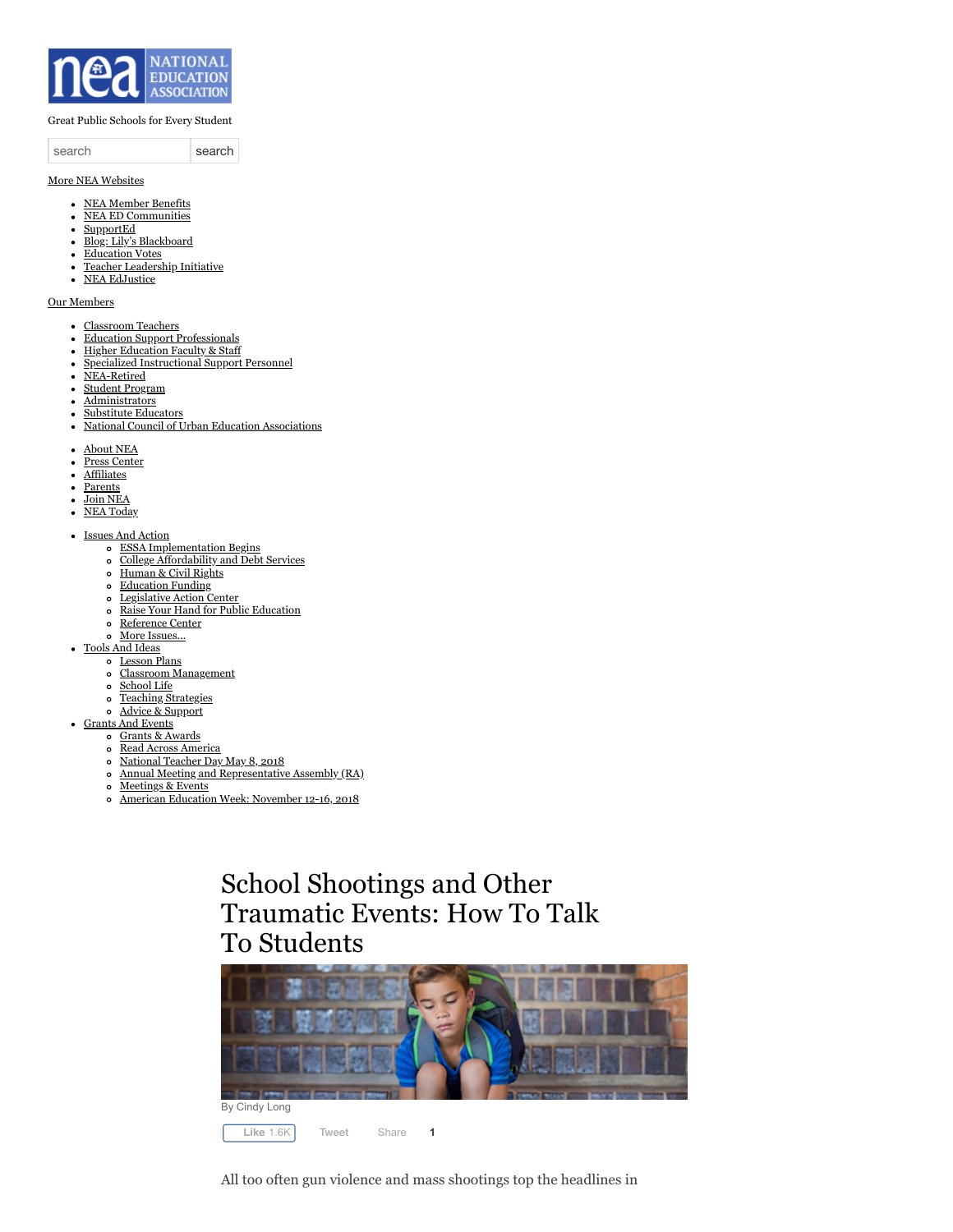America, causing anxiety and confusion among young people. To help

students who are continually hearing about senseless gun violence in or near schools and are scared about their safety, we offer advice from the National Association of School Psychologists for talking to them about violence and other national tragedies:

**Reassure children that they are safe.** Emphasize that schools are very safe. Validate their feelings. Explain that all feelings are okay when a tragedy occurs. Let children talk about their feelings, help put them into perspective, and assist them in expressing these feelings appropriately.

**Create time to listen and be available to talk**. Let their questions be your guide as to how much information to provide. Be patient. Children and youth do not always talk about their feelings readily. Watch for clues that they may want to talk, such as hovering around while you do the dishes or yard work. Some children prefer writing, playing music, or doing an art project as an outlet. Young children may need concrete activities (such as drawing, looking at picture books, or imaginative play) to help them identify and express their feelings. **Keep your explanations developmentally appropriate**.

- **Early elementary school** children need brief, simple information that should be balanced with reassurances that their school and homes are safe and that adults are there to protect them. Give simple examples of school safety like reminding children about exterior doors being locked, child monitoring efforts on the playground, and emergency drills practiced during the school day.
- **Upper elementary and early middle school** children will be more vocal in asking questions about whether they truly are safe and what is being done at their school. They may need assistance separating reality from fantasy. Discuss efforts of school and community leaders to provide safe schools.
- **Upper middle school and high school** students will have strong and varying opinions about the causes of violence in schools and society. They will share concrete suggestions about how to make school safer and how to prevent tragedies in society. Emphasize the role that students have in maintaining safe schools by following school safety guidelines (e.g. not providing building access to strangers, reporting strangers on campus, reporting threats to the school safety made by students or community members, etc.), communicating any personal safety concerns to school administrators, and accessing support for emotional needs.

**Review school safety procedures.** This should include procedures and safeguards at school and at home. Help children identify at least one adult at school and in the community to whom they go if they feel threatened or at risk.

**Observe children's emotional state**. Some children may not express their concerns verbally. Changes in behavior, appetite, and sleep patterns can indicate a child's level of anxiety or discomfort. In most children, these symptoms will ease with reassurance and time. However, some children may be at risk for more intense reactions. Children who have had a past traumatic experience or personal loss, suffer from depression or other mental illness, or with special needs may be at greater risk for severe reactions than others. Seek the help of mental health professional right away if you are at all concerned.

**Limit media exposure.** Limit television viewing and be aware if the television is on in common areas. Monitor what kids are viewing online and how they are consuming information about the event through social media. Developmentally inappropriate information can cause anxiety or confusion, particularly in young children. Adults also need to be mindful of the content of conversations that they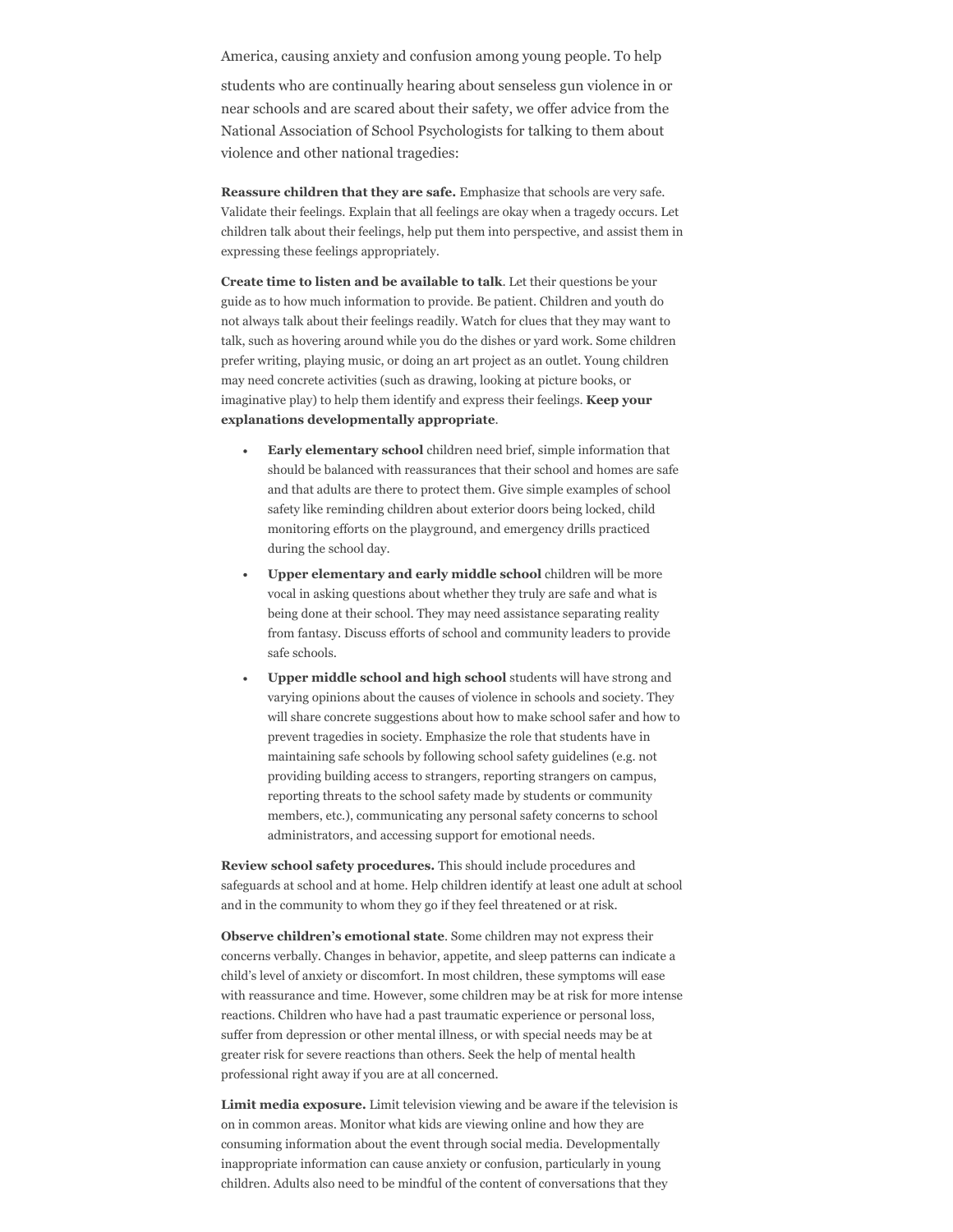have with each other in front of children, even teenagers, and limit their exposure to vengeful, hateful, and angry comments that might be misunderstood.

y

**Maintain a normal routine.** Keeping to a regular schedule can be reassuring and promote physical health. Ensure that children get plenty of sleep, regular meals, and exercise. Encourage them to keep up with their schoolwork and extracurricular activities but don't push them if they seem overwhelmed. A lot of these tips can also be applied to educators — to take proper care of their students, they must first take care of themselves.

## **More Resources for Helping Children Cope with Traumatic Events**

- **[NEA's School Crisis Guide](http://www.nea.org/assets/docs/NEA%20School%20Crisis%20Guide%202018.pdf)** A step-by-step outline of what to do before, during, and after any school or community crisis like a school shooting or natural disaster. NEA offers best practices that address the full spectrum of crisis response from how to prevent and prepare for a crisis to how to respond and recover in the minutes, days and weeks following the event..
- **[National Child Traumatic Stress Network](http://www.nctsn.org/trauma-types/terrorism)** NCTSN has several pdfs and other resources for helping parents and children deal with catastrophic [mass violence events, including parent tips for helping school-age children](http://www.nctsn.org/sites/default/files/assets/pdfs/appendix_tips_for_parents_with_schoolage_children.pdf) after disasters, which lists children's reactions with examples of how parents should respond and what they should say.
- **[Talking to Children About Tragedies and Other News Events](https://www.healthychildren.org/English/family-life/Media/Pages/Talking-To-Children-About-Tragedies-and-Other-News-Events.aspx)**  The American Academy of Pediatrics (AAP) encourages parents, teachers, child care providers, and others who work closely with children to filter information about the crisis and present it in a way that their child can accommodate, adjust to, and cope with.
- **[How to Help Kids Feel Safe After Tragedy](http://www.pbs.org/parents/talkingwithkids/news/help-kids-feel-safe.html)** It's normal for both adults and kids to feel anxious after such a publicly devastating event, but there are things you can do to minimize the stress and maintain a sense of normalcy.
- **[Incidents of Mass Violence](https://www.samhsa.gov/find-help/disaster-distress-helpline/disaster-types/mass-violence)** Learn about who is most at risk for emotional distress from incidents of mass violence and where to find disaster-related resources.
- [Facebook](http://www.nea.org/home/39653.htm#facebook)
- **[Twitter](http://www.nea.org/home/39653.htm#twitter)**
- [YouTube](http://www.nea.org/home/39653.htm#youtube)
- [Flickr](http://www.flickr.com/photos/neapr) [Pinterest](http://www.pinterest.com/neatoday/)
- **[Instagram](http://www.instagram.com/neatoday/)**
- [RSS](http://www.nea.org/home/rssfeeds.htm)
- 

[Contact Us](http://www.nea.org/home/827.htm)

- [Careers at NEA](http://www.nea.org/home/825.htm) [Advertise With NEA](http://www.nea.org/home/823.htm)
- 
- [Terms of Use](http://www.nea.org/home/821.htm)
- [Privacy Statement](http://www.nea.org/home/829.htm) © Copyright 2002-2017 National Education Association